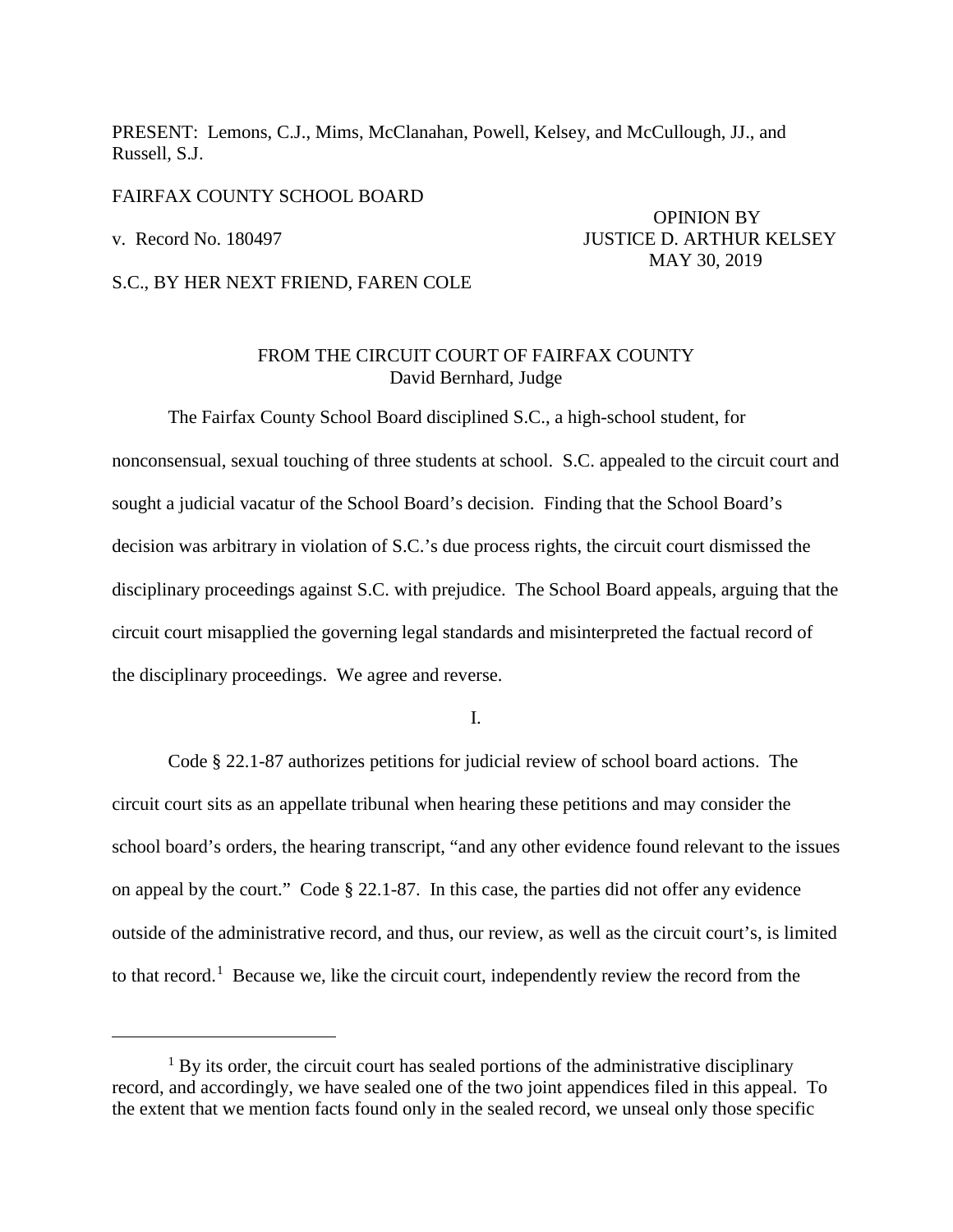perspective of an appellate court, we give no deference to the circuit court's recitation of the facts or to its interpretation of the inferences arising from the underlying record.<sup>[2](#page-1-0)</sup>

A.

In 2016, S.C. began her freshman year at a high school in Fairfax County. At that time, one of S.C.'s parents received a copy of the school's policy entitled "Student Rights and Responsibilities: A Guide for Families" (the "SR&R"). 2 J.A. at 318. This policy addressed "Acts for Which Students May Be Disciplined." *Id.* at 382. Those acts included "any behavior incompatible with a K-12 educational environment and good citizenship." *Id.* at 383. The policy then identified specific "examples of prohibited conduct" after twice clarifying that these were mere examples. *Id.*

In pertinent part, the SR&R stated that "[a]cts for which students may be disciplined include, but are not limited to . . . [a]ssault." *Id.* Under the category of "[a]ssault," a list of various prohibited acts appeared, including "[i]mproper touching of another person (whether or not consensual)" as well as "[s]exual assault or battery upon any person." *Id.* at 384; *see id.* at 355 (listing "Improper Touching and/or Sexual Activity" as an "Offense and/or Violation"). The school tests the students at the beginning of each school year to measure their understanding of the SR&R. In September 2016, S.C. answered "T" for "True" to a test question asking whether "[a] student who touches another student intentionally in his or her private areas will face disciplinary action and may be reported to the police." *Id.* at 319-21.

facts, finding them relevant to our decision. The remainder of the previously sealed record remains sealed.

<span id="page-1-0"></span> $2$  We also may take judicial notice of "any book, record, register, journal, or other official document or publication purporting to contain, state, or explain [the] law" of the Commonwealth or its political subdivisions or agencies, Code § 8.01-386; Rule 2:202, as well as "all official publications of this Commonwealth and its political subdivisions and agencies required to be published pursuant to the laws thereof," Code § 8.01-388; Rule 2:203.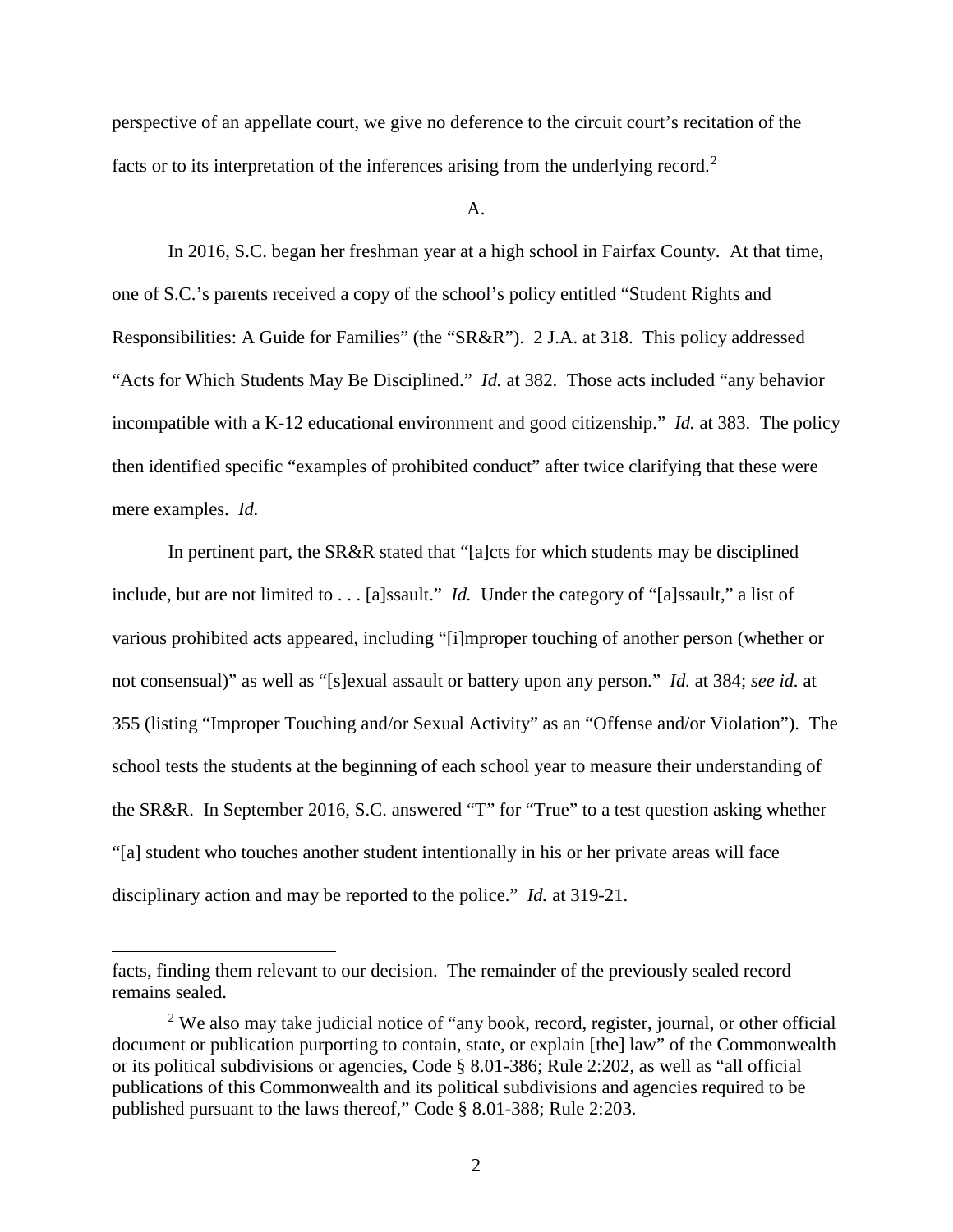On February 22, 2017, three female students reported to a school counselor that S.C. had touched them in a sexually inappropriate manner. In detailed, written statements and in oral statements to the assistant principal, the students alleged that the sexual touching was intentional on S.C.'s part and nonconsensual on their part. One of three students stated that she was "being sexually harassed" and that she felt "a bit unsafe" and "uncomfortable" seeing S.C. in the hallways at school. *Id.* at 294, 299. A second student felt not only "uncomfortable" but also "anxious" around S.C. *Id.* at 301. The third student was "extremely nervous" seeing S.C. at school because "if she gets mad it's bad. She has others gang up on people." *Id.* at 295, 300. Even though S.C. "knows not to confront me," this student worried, "if she confronts others they don't have [the] capability to defend themselves verbally or physically that I can." *Id.* at 300.

The school administration responded promptly. On February 23, the assistant principal informed S.C. of the "suspected infraction" and explained "the facts known to school personnel," *id.* at 542, who had interviewed the three alleged victims. *See id.* at 288. On that same day, S.C. provided the school with a written statement in response to the allegations. In it, S.C. admitted to touching students while at school but claimed that the touching was consensual, adding that "[t]hese people are really good and close friends of mine." *Id.* at 293.

Later on that day, the principal suspended S.C. for 10 days. The principal also referred the matter to the division superintendent's hearing officer for a disciplinary hearing to determine "whether [S.C.] should be long-term suspended, reassigned to an alternative educational setting, or recommended to the School Board for expulsion." *Id.* at 541; *see also id.* at 546.[3](#page-2-0) The

<span id="page-2-0"></span> $3 \text{ Code } \S \S 22.1\text{-}277.05(A)$  and  $22.1\text{-}277.2\text{:}1(B)$  authorize the adoption of school board regulations that allow the division superintendent to appoint a designee to make disciplinary decisions regarding suspension and attendance in an alternative education program subject to review by the school board.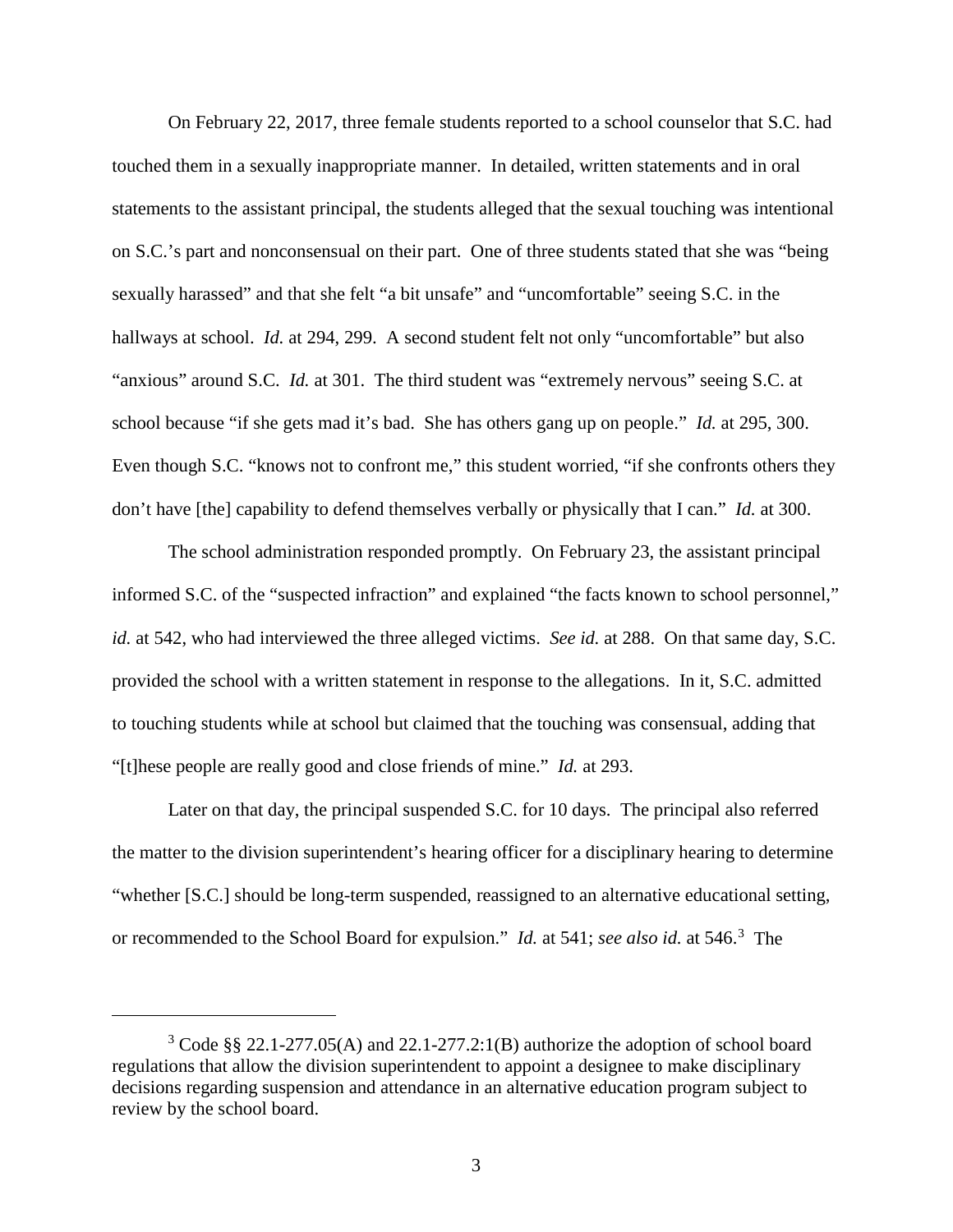referral letter stated that the referral was "necessary because [S.C.] was involved in a sexual assault against another student." *Id.* at 541. On the same day, the principal informed S.C.'s parents — both orally and in writing — that the reason for the suspension and referral was that S.C. had "engaged in the sexual battery of other students while on school grounds." *Id.* at 542.

The principal's letter also informed S.C. that, upon request, S.C. could obtain "a redacted copy of the discipline packet that is submitted in support of the disciplinary referral." *Id.* at 543. That packet included written victim-impact statements by the accusing students. *See* R. at 757, 763. Before the disciplinary hearing, S.C. and her parents obtained the "discipline packet," 2 J.A. at 331-32, which informed them of the allegations that would be presented at the hearing.

B.

The Office of the Division Superintendent scheduled the hearing for March 7 (Day 8 of S.C.'s 10-day suspension) but rescheduled it at the request of S.C.'s father for March 9 (Day 10 of the 10-day suspension).<sup>[4](#page-3-0)</sup> Two hearing officers representing the division superintendent presided over S.C.'s disciplinary hearing. S.C. appeared at the hearing represented by legal counsel. A court reporter transcribed the proceedings. Before the hearing began, S.C. had acknowledged that she understood that she was accused of "[s]exual assault against other students." *Id.* at 424.

Early during the hearing, S.C.'s counsel sought to establish that S.C.'s conduct was not "sexual battery," a "criminal charge" with elements defined by statute. *Id.* at 450-52. "I'll be happy to submit the statute," S.C.'s counsel declared, "so that we can all get on the same page as

<span id="page-3-0"></span><sup>&</sup>lt;sup>4</sup> The SR&R defines a "Day" to mean "a school day unless the context requires otherwise," 2 J.A. at 363, 407, and specifically defines a "Short-Term Suspension" as a "[d]isciplinary action that denies school attendance for a period not to exceed ten days," *id.* at 364, 409.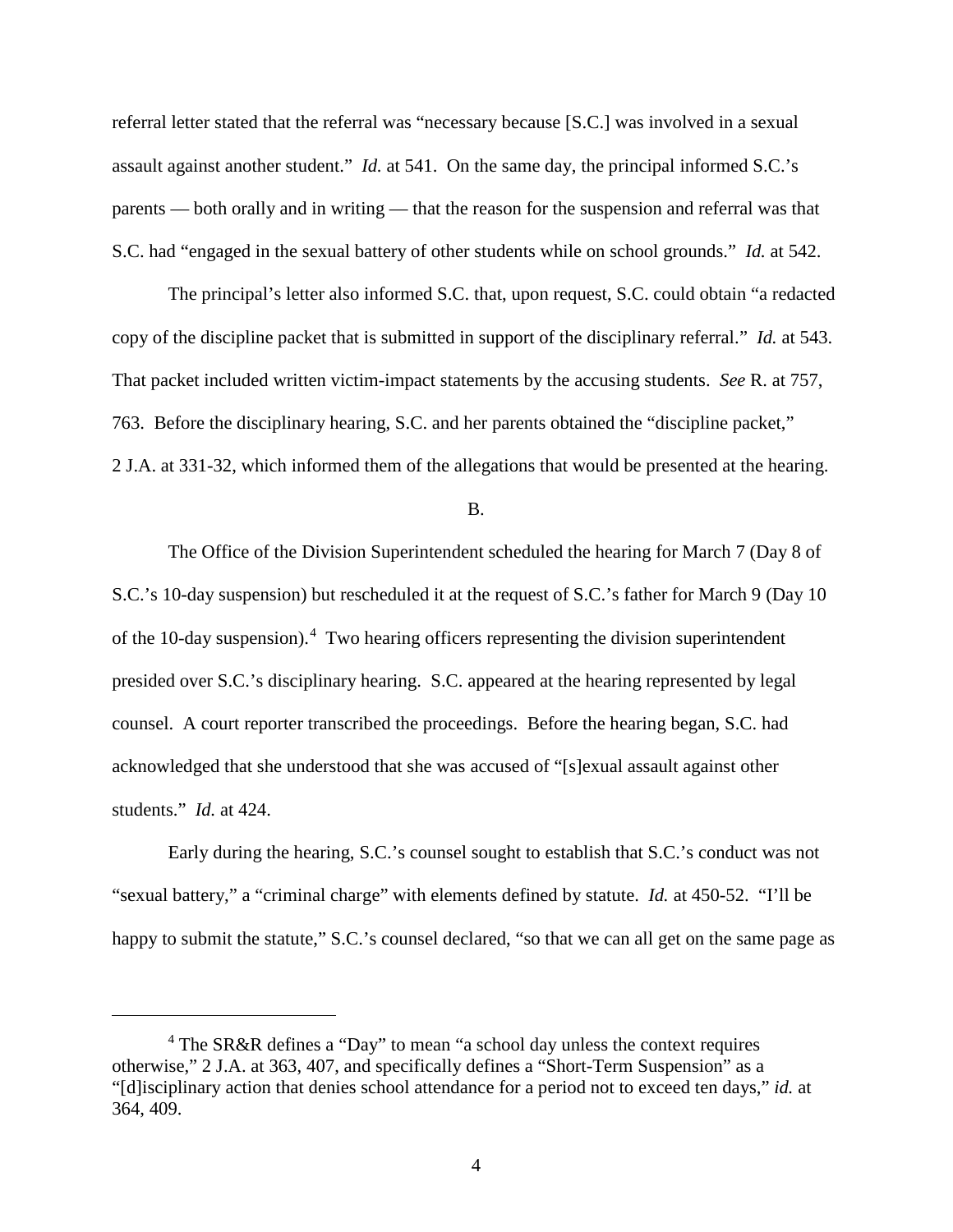to what battery and sexual battery is because that's what's been alleged here." *Id.* at 452. Counsel returned to this theme later in her appeal to the School Board by adding that "Section 18.2-67.4 of the Code of Virginia defines sexual battery" as sexual abuse that is "against the will of the complaining witness, by force, threat, intimidation, or ruse." 2 J.A. at 564.

In her testimony at the disciplinary hearing, S.C. stated that the allegations against her were only "somewhat accurate." *Id.* at 486. Among her qualifications, S.C. indicated that she had touched one student's vagina once, not twice as the student had alleged, and that she had done this only after the student had agreed to the touching by saying, "yes, I would let anyone touch me there." *Id.* In response to her counsel's immediate request for clarification, S.C. testified that she had only touched the student's "inner thigh." *Id.* at 487. S.C. also testified that one of the other accusers had asked to be touched "under the shirt" and that while doing so S.C. "accidentally" had touched the student's breast. *See id.*

S.C. did not equivocate, however, regarding the prohibition in the school's disciplinary policy. When asked whether "school rules allow[ed] [her] to touch anyone in a sexual manner," S.C. admitted, "No." *Id.* at 490-91. She then admitted, without qualification, that she had violated this disciplinary policy:

| [Hearing Officer]: | Did you touch someone in a sexual manner<br>on school grounds? |
|--------------------|----------------------------------------------------------------|
| [S.C.'s Counsel]:  | When you say a sexual manner, what do you<br>mean?             |
| [Hearing Officer]: | Breasts, vaginal area, buttocks.                               |
| [S.C.]:            | Yes.                                                           |

*Id.* at 491. After this admission, S.C.'s counsel requested that the hearing officers limit S.C.'s discipline to a reassignment to another regular public school. Counsel also conceded that S.C.'s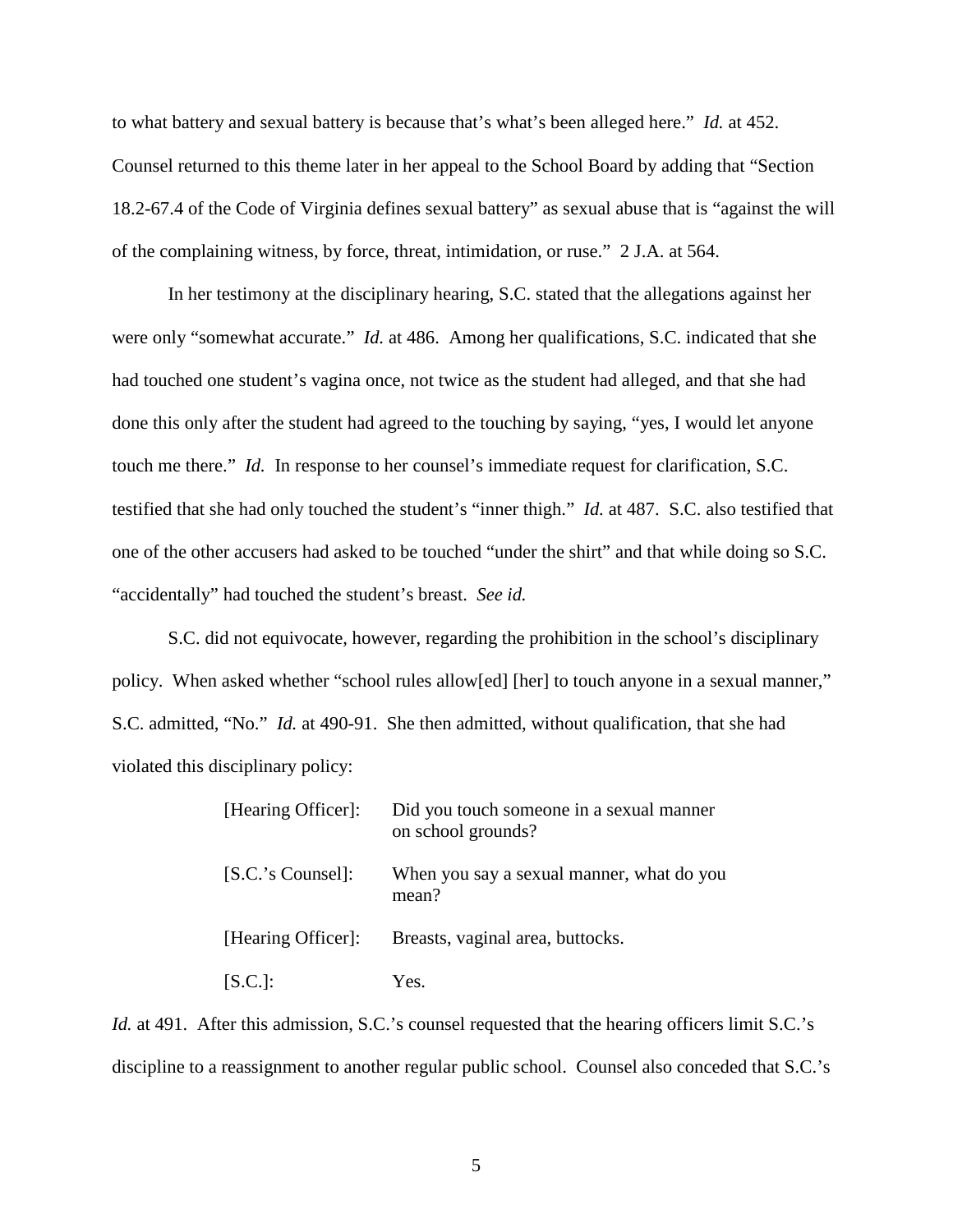conduct, even under S.C.'s version of events, could constitute a violation of the SR&R policy:

I read the Rules and Responsibilities packet, and even though the definition of assault and what is sexual battery is different than what is in the statute, it specifically talks about touching that is consensual or nonconsensual if it's improper. So despite [S.C.'s] intentions and what she said today, there's a very good possibility that this does fall within a disciplinary realm.

*Id.* at 506.

The hearing officers found that S.C. had "committed serious offenses in violation of School Board policy by committing multiple acts of offensive touching of three fellow students." *Id.* at 554. The acts involved "various incidents of sexual touching" that "were not consensual." *Id.* The hearing officers made clear that they did "not believe [S.C.'s] denials." *Id.* Instead, they found that S.C.'s actions had been "willful, deliberate, and far outside the bounds of acceptable student conduct." *Id*.

The hearing officers added that they "were unable to determine . . . whether [S.C.'s] inappropriate touching of students rose to the level of sexual battery." *Id.* The hearing officers' inability to make this determination was irrelevant, however, because they had already found that "'improper touching of another person (whether or not consensual)' is a violation of SR&R," *id.* The discipline for S.C. included reassignment to an alternative learning center, probationary conditions for a minimum of one year, and reassignment to a different, regular high school at the beginning of the 2017-2018 school year if S.C. could complete the year successfully at the alternative learning center and if she could comply with all of the probationary conditions.

Code § 22.1-279.3:1 requires division superintendents statewide to report annually data of certain incidents regarding discipline, crime, or violence to the Virginia Department of Education ("VDOE"). To do this, division superintendents use uniform reporting codes. The hearing officers in S.C.'s case ordered that her "discipline record" be amended by removing any

6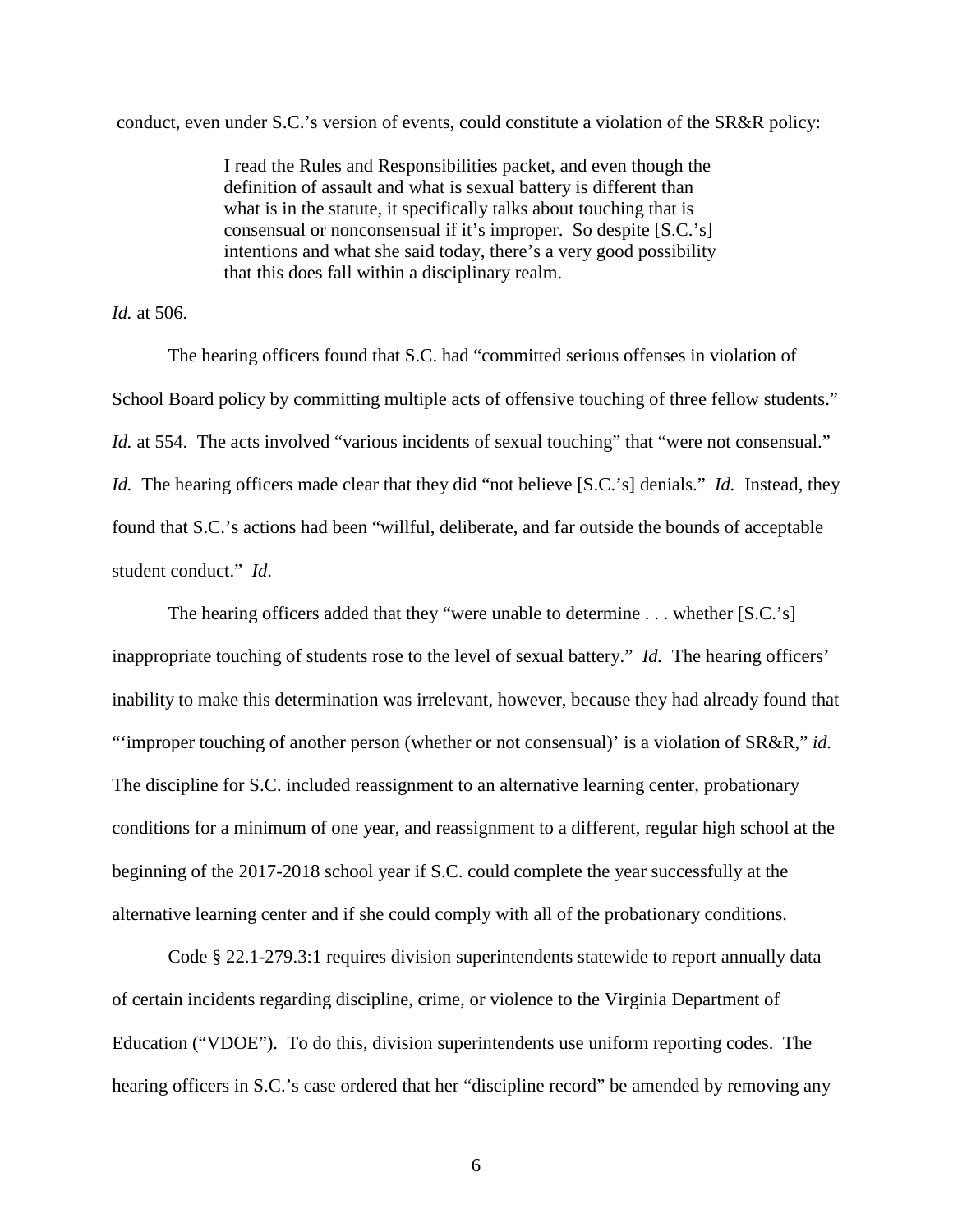reference to "battery/assault of student-no injury" and replacing it with the expression "offensive touch-student." 2 J.A. at 554. A reiteration of the later phrase, "Offensive Touching Against Student," is a generic reporting code "designated by the [VDOE] for school systems to use when reporting a student's 'improper physical contact against [another] student that is offensive, undesirable, and/or unwanted, as determined by the victim." *Id.* at 570 n.2 (second alteration in original) (citation omitted).<sup>[5](#page-6-0)</sup> The hearing officers' finding that S.C. had sexually touched students without their consent — thus violating the SR&R prohibition against "improper touching of another person (whether or not consensual)," *id.* at 554 — fit within the generic reporting code of "Offensive Touching Against Student" required by the VDOE, R. at 726-27.

C.

 After an unsuccessful appeal to the School Board, S.C. filed a petition for judicial review under Code § 22.1-87 in the circuit court. The court reviewed the record of S.C.'s disciplinary proceedings, received briefs and arguments from counsel, and entered a final order holding that the School Board had acted arbitrarily in disciplining S.C. because its decision had violated S.C.'s constitutional right to due process.

In response to a motion to reconsider by the School Board, the court entered an amended final order amplifying its reasoning and restating that "the disciplinary proceedings against [S.C.] are therefore dismissed with prejudice by this Court." 1 J.A. at 277.<sup>[6](#page-6-1)</sup> In its amended final order, the circuit court reasoned that:

<span id="page-6-0"></span><sup>5</sup> *See also* 1 J.A. at 99-100; R. at 726-27 (VDOE, Comprehensive User Guide for Discipline, Crime, and Violence (DCV) Data Collection and Submission (rev. 2017)).

<span id="page-6-1"></span><sup>&</sup>lt;sup>6</sup> Given our holding, we need not address whether the circuit court's dismissal of the disciplinary proceedings with prejudice was a proper remedy for the alleged due process violation. *See generally United States v. Stoltz*, 720 F.3d 1127, 1133 (9th Cir. 2013) ("Broadly speaking, due process violations are remedied by providing the aggrieved party the process he or she was deprived (or an equivalent)." (citation omitted)); *Huntley v. North Carolina State Bd. of*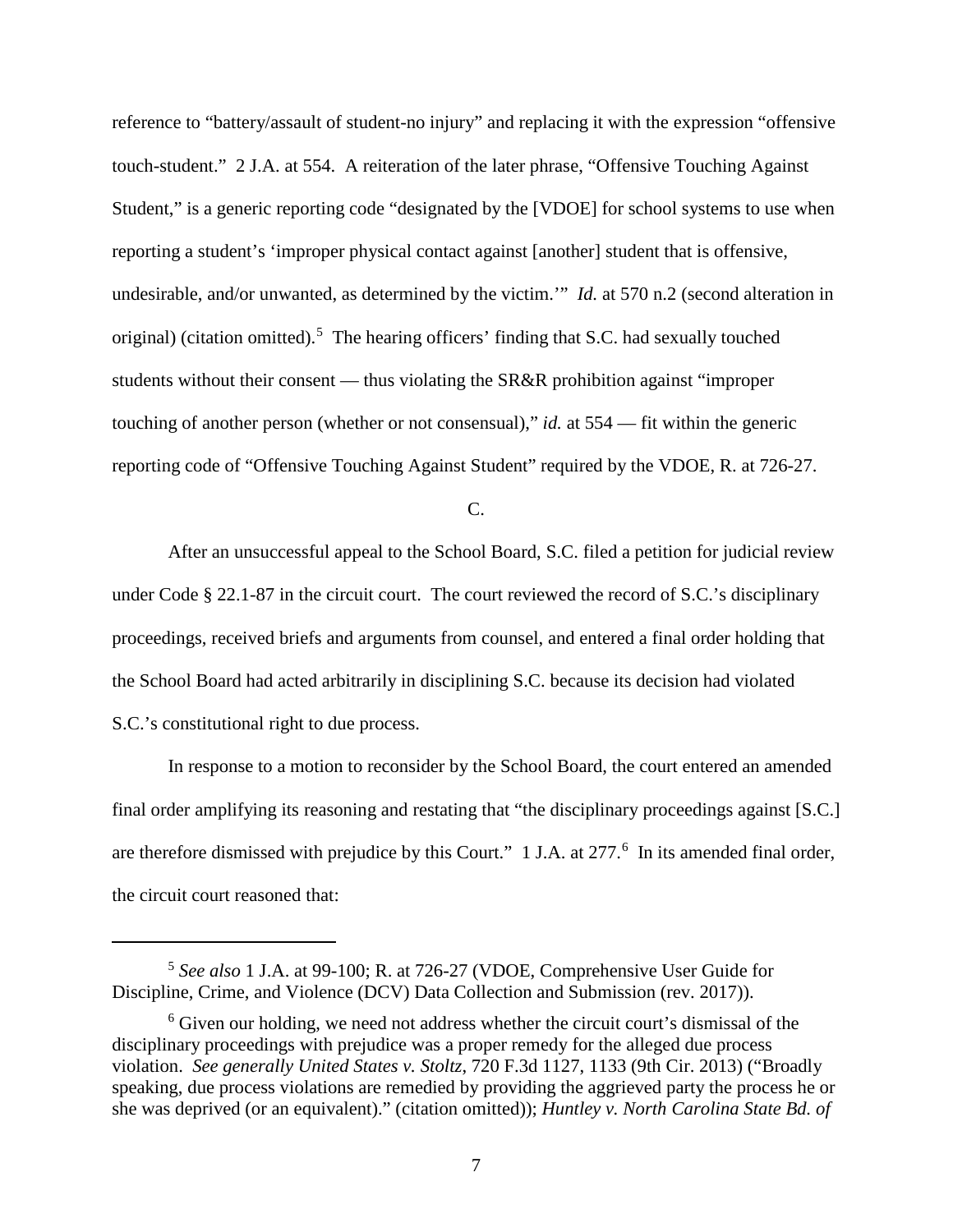- Prior to the disciplinary hearing, the school had notified S.C. of the allegations of "sexual battery" made against her by three students. Id. at 272 (citation omitted).
- "[I]n seeming contradiction" to that finding, the hearing officers had been unable to determine whether S.C.'s conduct "rose to the level of sexual battery" and had directed that the "battery/assault of studentno injury" phrase be removed from S.C.'s disciplinary record. *Id.* at 273 (citation omitted).
- "The effect of [the hearing officers'] ruling was to impose on this Court deference to a finding of fact that no 'assaults' occurred." *Id.*
- After exonerating S.C. of assault or battery, the hearing officers held that S.C. had committed "offensive touch-student." *Id.* at 273-74.
- The SR&R provided "notice to students" that they could be disciplined for "some variant of 'assault' or 'improper touching of another person (whether or not consensual).'" *Id.* But the SR&R did not provide notice to students that they could be disciplined for "offensive touch-student." *Id.* at 274.
- **The main difficulty** was that the hearing officers had rejected a holding that S.C. had committed "assaults" yet had held that S.C. had committed "offensive touch-student," an undefined disciplinary offense not found in the SR&R. *Id.*

Based upon this reasoning, the court concluded: "The Court HOLDS . . . that the

contradictory findings of fact and resultant disciplinary transgression of 'offensive touch-student' ascribed to S.C. by [the hearing officers], as affirmed by the School Board, are sufficiently dissonant from the process due to constitute arbitrary action" in violation of Code § 22.1-87. 1 J.A. at 276-77. As a remedy, the court thus ordered that S.C.'s disciplinary record "be changed to vacate the finding of 'offensive touch-student.'" *Id.* at 277.

*Educ.*, 493 F.2d 1016, 1021 (4th Cir. 1974) (remanding for district court to enter order adjudicating that a school board's decision is of "no effect" and specifying that the court's order is "without prejudice" to the board's right to determine the issue on the merits — this time affording the appellant due process).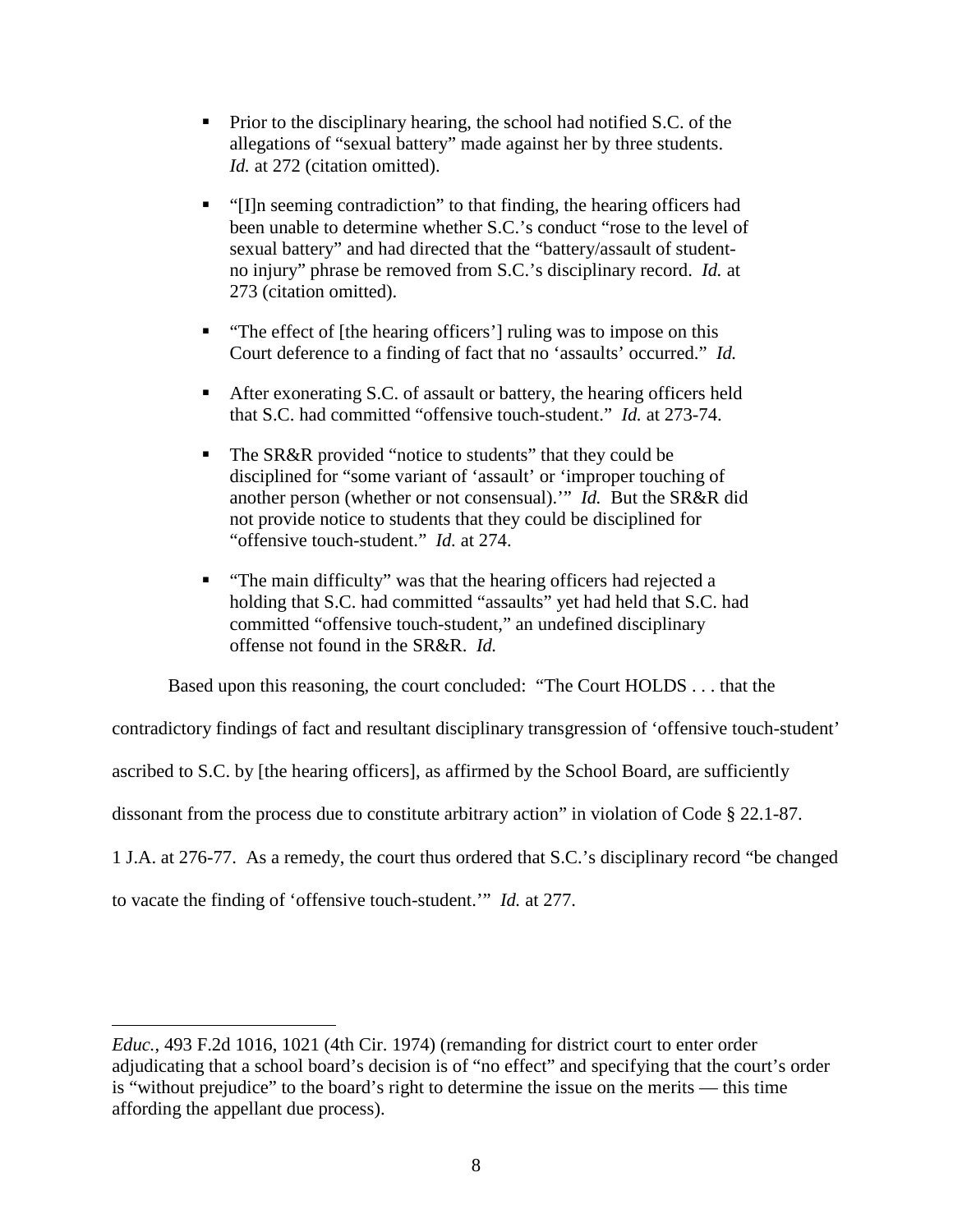On appeal, the School Board finds fault with the circuit court's legal reasoning as well as its interpretation of the factual record of the disciplinary proceedings. We agree with the School Board's argument on several points.

A.

 In Virginia, judicial review of school disciplinary decisions must take into account the unique constitutional status of school boards. The Constitution of Virginia created school boards and vested them with constitutional powers. *Wood ex rel. Wood v. Henry Cty. Pub. Sch.*, 255 Va. 85, 91 (1998); *DeFebio v. County Sch. Bd.*, 199 Va. 511, 513 (1957). Article VIII, Section 7 of the Constitution of Virginia grants school boards the general power of "[t]he supervision of schools." While this provision "does not define the powers and duties involved in that supervision," *DeFebio*, 199 Va. at 513, we have held that certain "decisions regarding the safety and welfare of students are manifestly a part of the supervisory authority granted the school boards under Article VIII," *Commonwealth v. Doe*, 278 Va. 223, 230 (2009).

We have gone even further and observed that, given the constitutional status of school boards, "[n]o statutory enactment can permissibly take away from a local school board its fundamental power to supervise its school system." *Russell Cty. Sch. Bd. v. Anderson*, 238 Va. 372, 383 (1989). A well-deserved measure of deference, therefore, must be factored into any application of Code  $\S 22.1-87$ , which authorizes judicial review with the qualification that "[t]he action of the school board shall be sustained unless the school board exceeded its authority, acted arbitrarily or capriciously, or abused its discretion." A school board's actions are "arbitrary and capricious when they are 'willful and unreasonable' and taken 'without consideration or in

9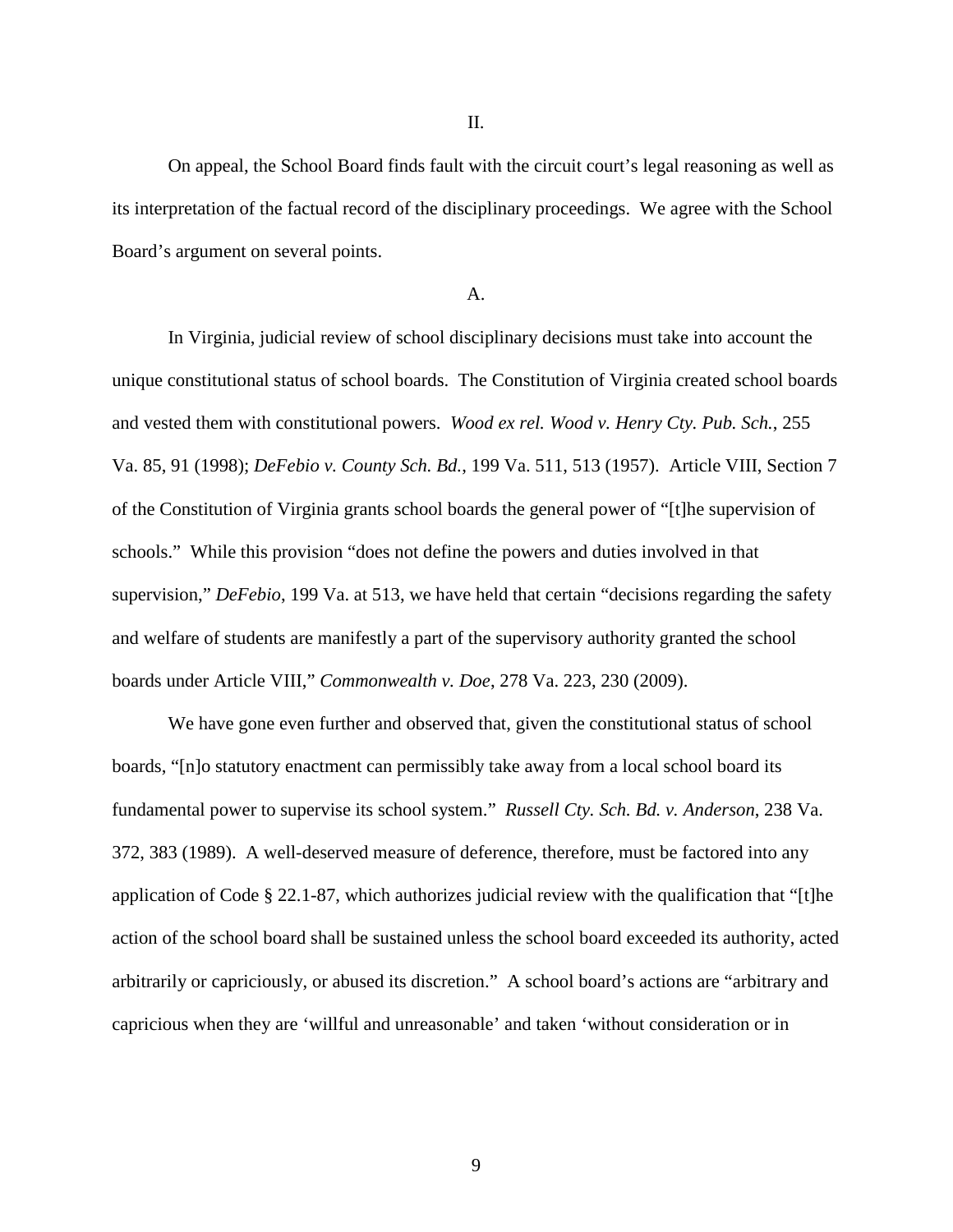disregard of facts or law or without determining principle.'" *School Bd. v. Wescott*, 254 Va. 218, 224 (1997) (quoting Black's Law Dictionary 105 (6th ed. 1990)).

#### B.

"Judicial interposition in the operation of the public school system of the Nation raises problems requiring care and restraint. . . . By and large, public education in our Nation is committed to the control of state and local authorities." *Goss v. Lopez*, 419 U.S. 565, 578 (1975) (citation omitted). Consequently, "maintaining security and order in the schools requires a certain degree of flexibility in school disciplinary procedures." *New Jersey v. T.L.O.*, 469 U.S. 325, 339-40 (1985).<sup>[7](#page-9-0)</sup>

In this context, "the interpretation and application of the Due Process Clause are intensely practical matters[,] and . . . 'the very nature of due process negates any concept of inflexible procedures universally applicable to every imaginable situation.'" *Goss*, 419 U.S. at 578 (alteration and citation omitted). Due process protects "the opportunity to be heard" by requiring, at a minimum, "*some* kind of notice" and "*some* kind of hearing." *Id.* at 579 (emphases in original) (citation omitted); *accord Wood*, 255 Va. at 91. The sufficiency of "the timing and content of the notice . . . will depend on appropriate accommodation of the competing interests involved." *Goss*, 419 U.S. at 579.

Due process in connection with suspending a student from school for "10 days or less" requires "that the student be given oral or written notice of the charges against him and, if he denies them, an explanation of the evidence the authorities have and an opportunity to present his

<span id="page-9-0"></span><sup>&</sup>lt;sup>7</sup> Procedural due process "protections afforded under the Constitution of Virginia are coextensive with those of the federal constitution," *Shivaee v. Commonwealth*, 270 Va. 112, 119 (2005), and thus, "[t]he corresponding provisions of the Virginia Constitution go no further than their federal counterparts," *Lilly v. Commonwealth*, 50 Va. App. 173, 184 (2007).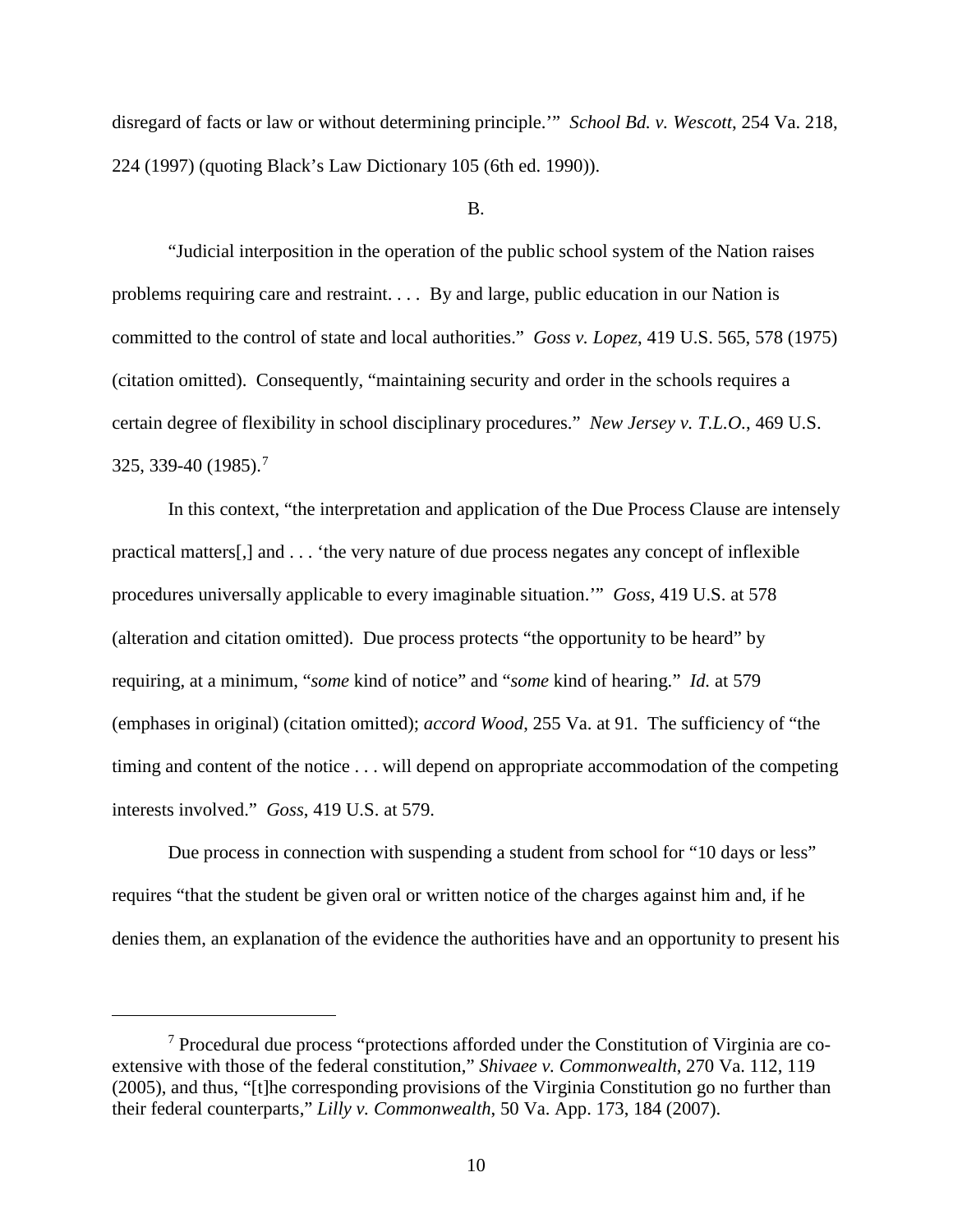side of the story." *Id.* at 581; *accord Wood*, 255 Va. at 91-92; *cf.* Code § 22.1-277.04 (tracking closely the *Goss* requirements).[8](#page-10-0) This minimal process does not include "the opportunity to secure counsel, to confront and cross-examine witnesses supporting the charge, or to call his own witnesses to verify his version of the incident" or any other "truncated trial-type procedures." *Goss*, 419 U.S. at 583. "Longer suspensions or expulsions for the remainder of the school term, or permanently," however, "may require more formal procedures." *Id.* at 584.

 The United States Supreme Court has never specifically addressed the amount of process due, if any, when a student is transferred to another school because of a disciplinary infraction. In *Goss*, two of the students had received disciplinary transfers. *See id.* at 569-70 nn. 4-5. Without comment, the Supreme Court nonetheless calibrated the requisite due process protections based solely upon the 10-day-or-less suspensions that these students also had received. *See id.* at 56[9](#page-10-1)-70 nn. 4-5, 581.<sup>9</sup> Since *Goss*, many lower courts have held that a

<span id="page-10-0"></span><sup>8</sup> Typically, in this situation, "[s]ince the hearing may occur almost immediately following the misconduct, it follows that as a general rule notice and hearing should precede removal of the student from school." *Goss*, 419 U.S. at 582. That said, "[s]tudents whose presence poses a continuing danger to persons or property or an ongoing threat of disrupting the academic process may be immediately removed from school. In such cases, the necessary notice and rudimentary hearing should follow as soon as practicable . . . ." *Id.* at 582-83.

<span id="page-10-1"></span><sup>9</sup> *See also Wayne v. Shadowen*, 15 Fed. Appx. 271, 290 n.31 (6th Cir. 2001) (interpreting *Goss* to suggest, "by negative implication, that discipline less invasive of the student's stategiven property right to an education, than physical suspension from the school, which would bring his consequent extirpation from all of the academy's educational opportunities and options, may not trigger *any* predicate due process requirements" (emphasis in original) (citing *Goss*, 419 U.S. at 580-84)); *Donovan v. Ritchie*, 68 F.3d 14, 18 (1st Cir. 1995) ("But the mere fact that other sanctions are added to a short suspension does not trigger a requirement for a more formal set of procedures. In *Goss* itself one of the plaintiffs had not only been suspended, but had been transferred to another school."); *Patrick v. Success Acad. Charter Sch., Inc.*, 354 F. Supp. 3d 185, 215 (E.D.N.Y. 2018) (recognizing that some courts "note that in *Goss* itself, although one of the plaintiffs 'had been transferred to another school,' the Supreme Court did not find that he was entitled to any additional procedural due process protections other than those he was given in connection with his short-term suspension, implying that no procedural due process protections are required where the punishment is a transfer" (citation omitted)).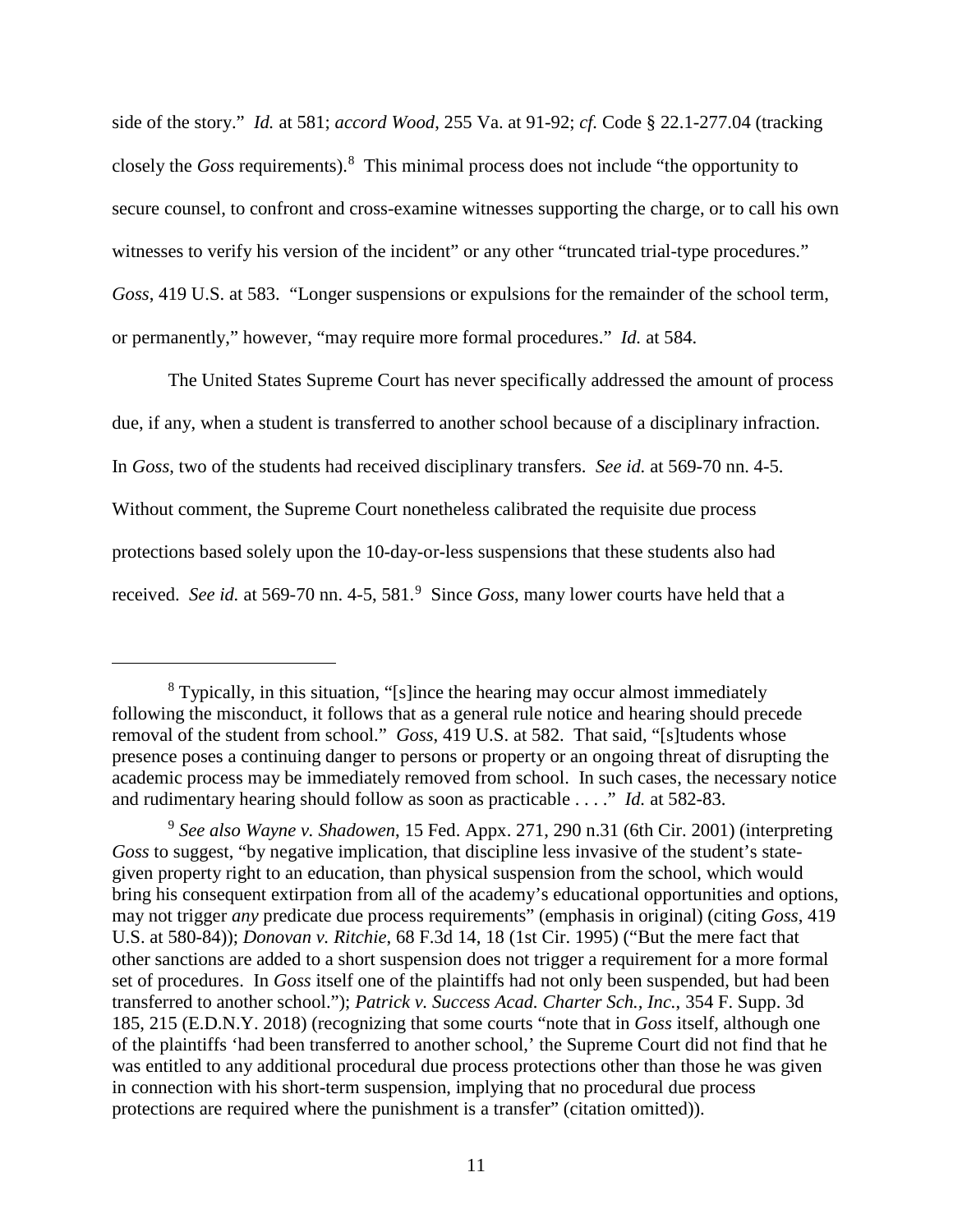disciplinary transfer to an alternative school does not deprive a student of a property interest in education "absent some showing that the education received at the alternative school is significantly different from or inferior to that received at his regular public school," *Buchanan v. City of Bolivar*, 99 F.3d 1352, 1359 (6th Cir. 1996) (collecting cases), *superseded by statute on other grounds*, William Wilberforce Trafficking Victims Protection Reauthorization Act of 2008, Pub. L. No. 110-457 § 221(2), 122 Stat. 5044, 5067 (codified as amended at 18 U.S.C. § 1595(a)  $(2008)$ .<sup>[10](#page-11-0)</sup>

Other courts deem a disciplinary transfer sufficiently punitive to warrant due process protections, without contrasting the education at the transferor and transferee schools. *See, e.g.*, *Everett v. Marcase*, 426 F. Supp. 397, 400-01 (E.D. Pa. 1977) (stating that "[a]ny disruption in a primary or secondary education, whether by suspension or involuntary transfer, is a loss of educational benefits and opportunities" and applying due process procedures under *Goss* because a transfer is "as detrimental to the pupil's interests as a short term suspension"); *D.C. v. School Dist. of Phila.*, 879 A.2d 408, 419 (Pa. Commw. Ct. 2005).

## C.

We assume, without deciding, that S.C. had some liberty or property interest implicated by her disciplinary transfer from one school to another. Even if she had such an interest, however, S.C. received all the process she was constitutionally due. The circuit court erred in concluding otherwise.

<span id="page-11-0"></span><sup>10</sup> *See, e.g.*, *Zamora v. Pomeroy*, 639 F.2d 662, 669 (10th Cir. 1981); *Patrick*, 354 F. Supp. 3d at 216-18, 247-50 (collecting cases); *Lindsey v. Matayoshi*, 950 F. Supp. 2d 1159, 1169-70 (D. Haw. 2013); *J.K. ex rel. Kaplan v. Minneapolis Pub. Sch.*, 849 F. Supp. 2d 865, 871, 873 (D. Minn. 2011); *J.S. ex rel. Duck v. Isle of Wight Cty. Sch. Bd.*, 362 F. Supp. 2d 675, 685 (E.D. Va. 2005).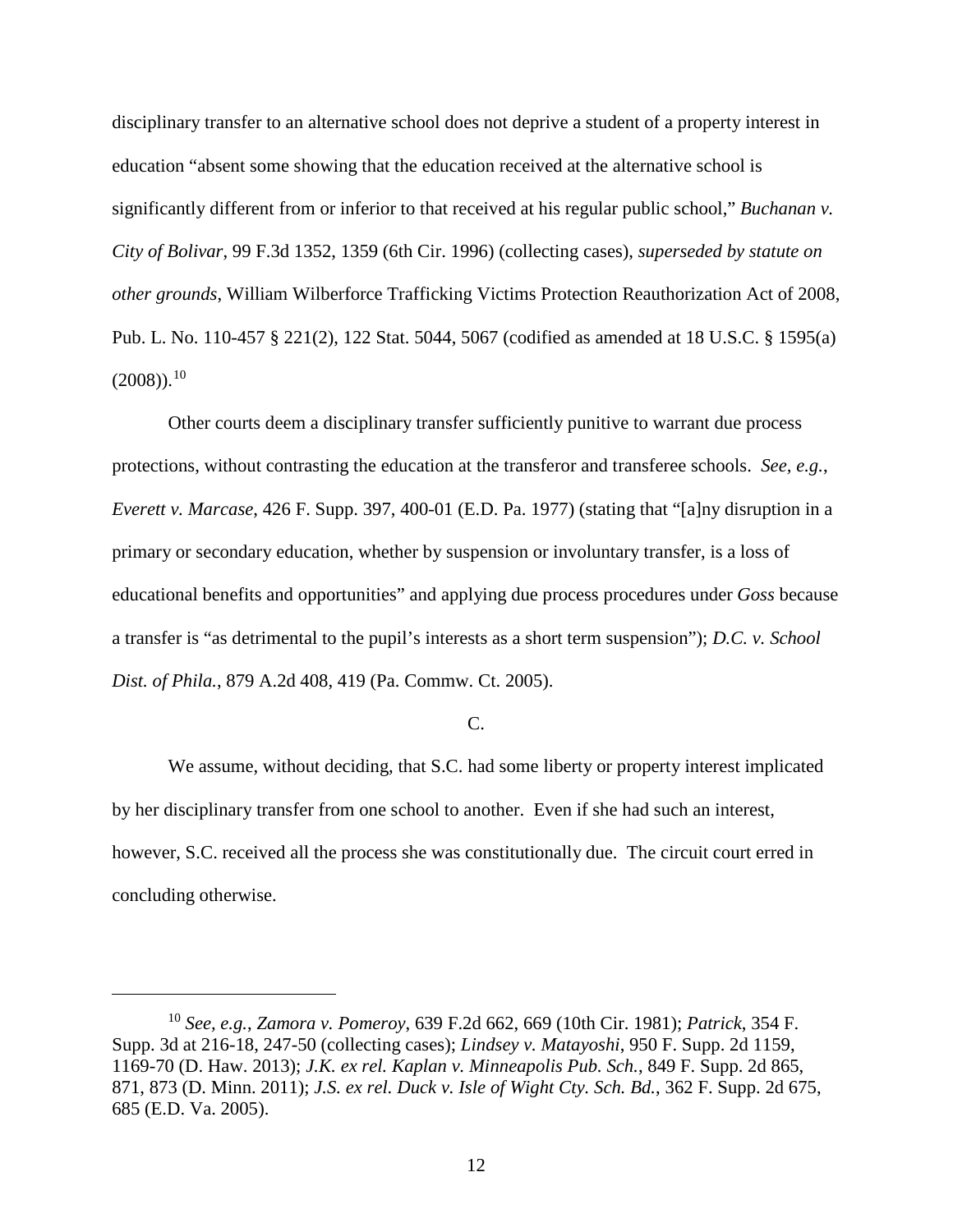In this case, three students provided detailed, written statements to the school administration alleging that S.C. had sexually assaulted them. The school principal promptly suspended S.C. for 10 school days and referred the matter for a hearing. The hearing was initially scheduled for Day 8 of the suspension but was postponed until Day 10 at the request of S.C.'s father. As the circuit court implicitly acknowledged, the 10-day suspension violated no due process principles. Under *Goss*, S.C. received "oral or written notice" of the accusations against her and "an opportunity to present [her] side of the story." 419 U.S. at 581.

1.

Apparently unconcerned about the 10-day suspension, the circuit court focused exclusively on the hearing officers' decision to reassign S.C. to an alternative school and to impose probationary conditions on her readmittance to a regular public school. The court focused its analysis on the specific wording of the principal's letter to S.C. before the hearing (which referred to a "sexual battery" charge) and the referral letter, issued the same day to the division superintendent's hearing officer (which recited a "sexual assault" charge). *See* 1 J.A. at 272-74. These two letters, the court presumed, constituted the only legally relevant notice that S.C. had received.

The court then determined that S.C. had been exonerated of these charges because the hearing officers had declined to find that S.C. had committed "sexual battery" and had ordered the deletion of any mention of "battery/assault of student-no injury" from S.C.'s disciplinary record. *Id.* at 273-74, 276-77. "The effect of the [hearing officers'] ruling," the circuit court reasoned, "was to impose on [the circuit court] deference to a finding of fact that no 'assaults' occurred." *Id.* at 273. From there, the court observed that the disciplinary infraction that S.C. had allegedly committed — "offensive touch-student" — was not an infraction at all because this

13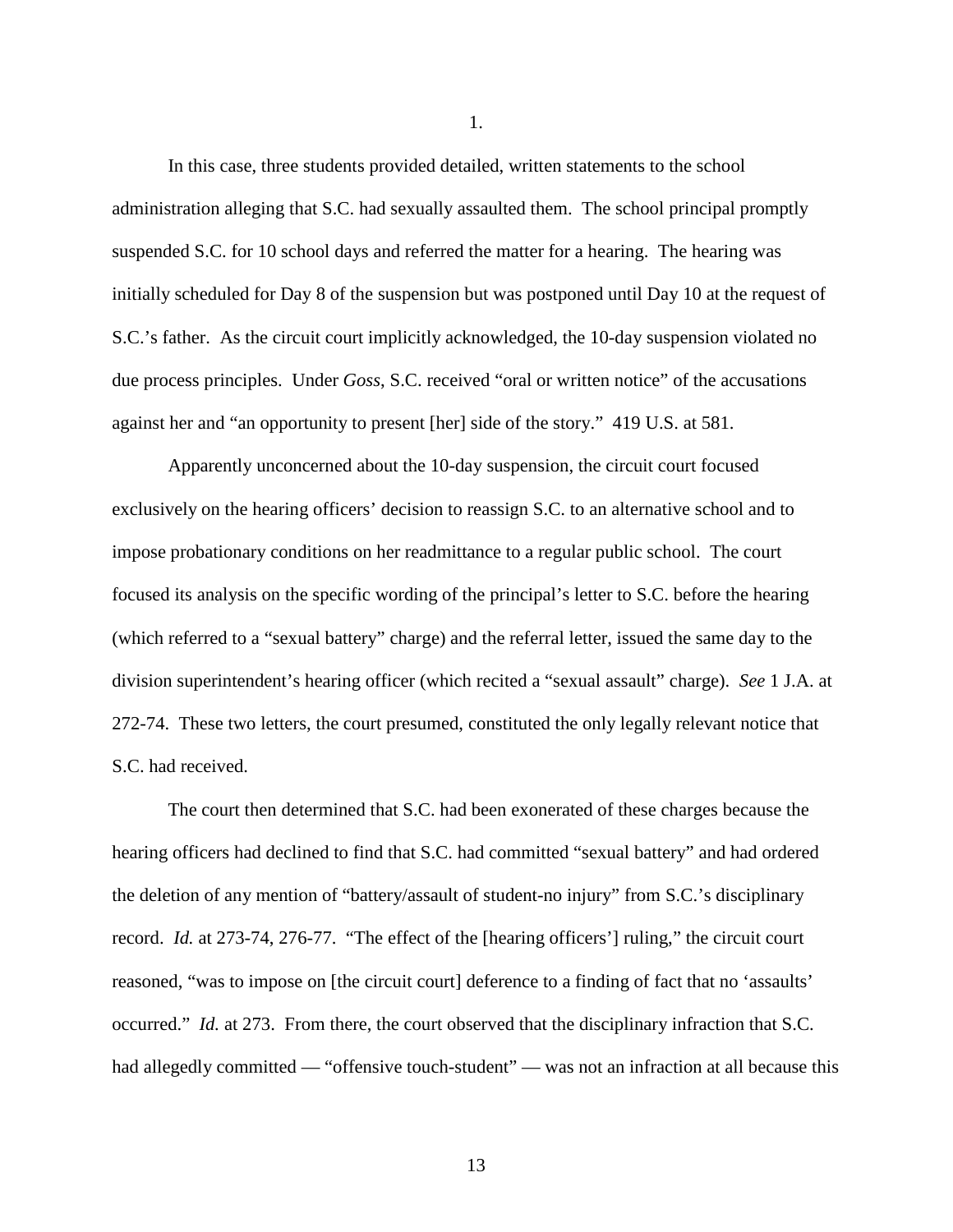term was "neither contained in nor defined by the SR&R." *Id.* at 274. It followed, the court concluded, that "the contradictory findings of fact and resultant disciplinary transgression of 'offensive touch-student' . . . are sufficiently dissonant from the process due to constitute arbitrary action" in violation of Code § 22.1-87. 1 J.A. at 276-77.

2.

We find the circuit court's factual predicates mistaken and its rationale legally erroneous. Our disagreement begins with the circuit court's view that the hearing officers boxed themselves in by stating that they "were not able to determine" whether S.C.'s nonconsensual sexual touching "rose to the level of sexual battery." *Id.* at 273 (citation omitted). That finding, according to the circuit court, precluded the hearing officers from later finding that S.C. had offensively touched other students because battery (apparently according to its common-law definition) includes nonconsensual, offensive touching. The court's reasoning fails, however, because the hearing officers were not considering common-law battery. They were responding to the *statutory* definition of "sexual battery" that S.C.'s counsel had asserted. *See* 2 *id.* at 450- 52. That definition requires a showing that the act was accomplished "by force, threat, intimidation, or ruse," Code § 18.2-67.4, a qualification that the VDOE's statutory policy guidelines recognize. $11$ 

<span id="page-13-0"></span><sup>&</sup>lt;sup>11</sup> Code § 22.1-279.6(A) requires the Virginia Board of Education to establish guidelines and to develop "model policies for codes of student conduct to aid local school boards in the implementation of such policies." Moreover, Code § 22.1-279.6(B) requires local school boards to adopt "regulations on codes of student conduct that are consistent with, but may be more stringent than, the guidelines of the Board." The Board of Education's "Student Code of Conduct Policy Guidelines" provides: "Definitions of offenses that are also violations of law should be consistent with statutory definitions. When offenses are not defined in the Code of Virginia, definitions developed for the VDOE Annual Discipline, Crime, and Violence Report may be helpful in establishing local operational definitions." Virginia Bd. of Educ., Student Code of Conduct Policy Guidelines 13 (2015) (emphases omitted), http://www.doe.virginia.gov /boe/guidance/safety/student\_conduct.pdf. The VDOE's reporting code for "Sexual Battery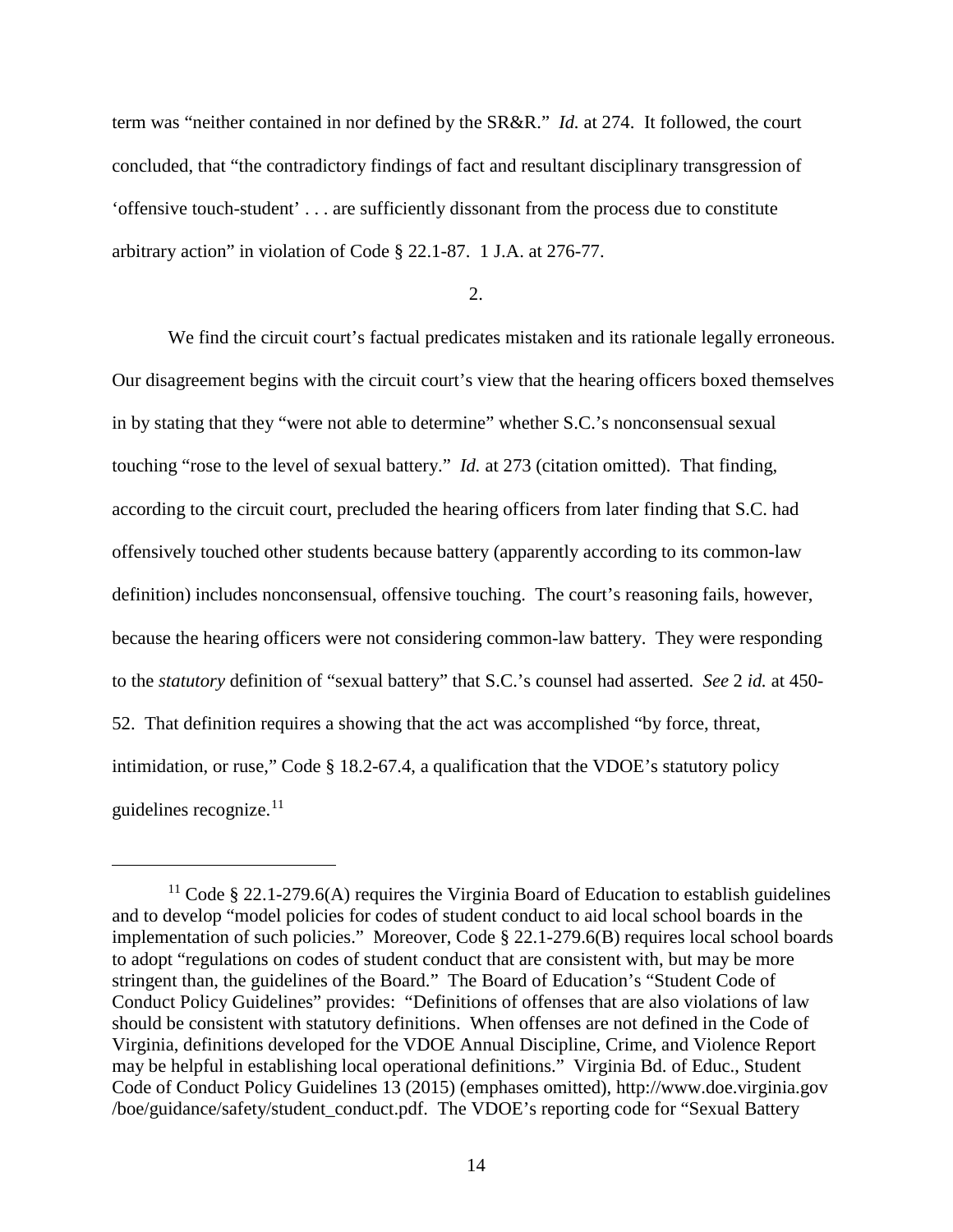Thus, for good reason, the hearing officers found it unnecessary to determine whether S.C.'s sexual touching of other students had been accomplished by force, threat, intimidation, or ruse. It was enough that they specifically found that S.C. had sexually touched several students without their consent and that they expressly rejected S.C.'s claims to the contrary. S.C.'s nonconsensual touching, the hearing officers found, had been "willful, deliberate, and far outside the bounds of acceptable student conduct." 2 J.A. at 554. These factual findings fully justified the hearing officers' determination that S.C. had violated the SR&R's express prohibition against "improper touching of another person (whether or not consensual)," *id.*

The circuit court similarly misunderstood the hearing officers' use of the phrase "offensive touch-student." The hearing officers never asserted that this phrase is a specific, verbatim disciplinary infraction in the SR&R. *Compare* 1 *id.* at 273-74, *with* 2 *id.* at 554. Nor did the hearing officers hold, as the court presumed, that S.C. had violated some undefined disciplinary prohibition against "offensive touch-student." *Compare* 1 *id.* at 276, *with* 2 *id.* at 554. Instead, they held that S.C.'s nonconsensual, offensive, and sexual touching had violated the clearly stated SR&R prohibition against "improper touching of another person (whether or not consensual)," 2 *id.* at 554.

As noted earlier, "offensive touch-student" merely referred to a state-wide, uniform *reporting code* used for statistical purposes. *See id.* at 570; *see also* 1 *id.* at 99; R. at 726-27.[12](#page-14-0) 

Against Student" ("SB2") requires "an offensive or intentional threat, intimidation or ruse or physical helplessness of sexual abuse. Sexual battery is a Class I misdemeanor." VDOE, Discipline, Crime, and Violence Annual Report 71 (2016) [hereinafter 2016 Report], http://www.doe.virginia.gov/statistics\_reports/school\_climate/discipline\_crime\_violence/14- 15\_annual\_report.pdf (referencing Code § 18.2-67.4).

<span id="page-14-0"></span><sup>&</sup>lt;sup>12</sup> Counsel for the School Board pointed out this fact during oral argument before the circuit court:

<sup>[</sup>T]he offensive touching [phrase] is not just a term that's made up out of thin air. It's actually a term used by the [VDOE]. And one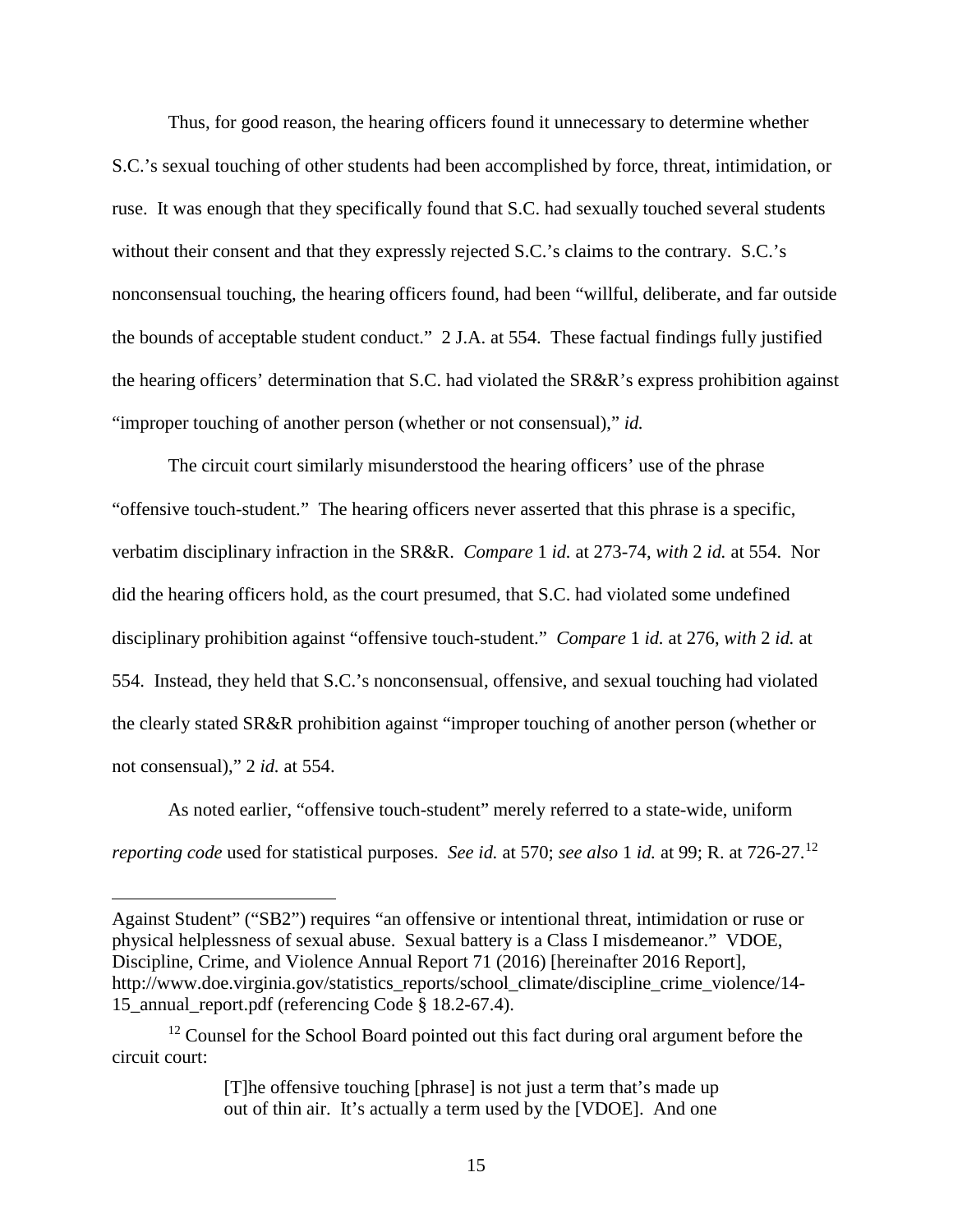Code § 22.1-279.3:1 requires all division superintendents in Virginia to report annually data to the VDOE regarding certain incidents of discipline, crime, and violence. The hearing officers' finding that S.C. had sexually touched students without their consent — thus violating the SR&R prohibition against "improper touching of another person (whether or not consensual)," 2 J.A. at 554 — fit within "Offensive Touching Against Student," a generic reporting code required by the VDOE, R. at 726-27.<sup>[13](#page-15-0)</sup> The circuit court erred, therefore, in presuming that the latter, and not the former, was the specific SR&R violation committed by S.C. that the hearing officers had found.

3.

With these factual predicates corrected, we can now answer the question whether the School Board (by affirming the hearing officers' disciplinary decision) acted arbitrarily in violation of S.C.'s procedural due process rights. We see no legal basis for concluding that the School Board did so.

"A school is an academic institution, not a courtroom or administrative hearing room." *Board of Curators v. Horowitz,* 435 U.S. 78, 88 (1978). The proper exercise of judicial review, therefore, recognizes that "maintaining security and order in the schools requires a certain degree of flexibility in school disciplinary procedures," *T.L.O.*, 469 U.S. at 339-40. Especially in the

## 1 J.A. at 99.

of the things the schools have to do, Your Honor, is file periodic reports with the state as to how many disciplinary incidents you had in this or that category . . . . One of those Virginia definitions is called offensive touching against a student.

<span id="page-15-0"></span><sup>&</sup>lt;sup>13</sup> The VDOE's annual reports consistently use the reporting code of "Offensive Sexual" Touching Against Student" ("SX2") for this type of incident. VDOE, Discipline, Crime, and Violence Annual Report 4, 8, 15 (2018), http://www.doe.virginia.gov/statistics\_reports/school\_ climate/index.shtml; VDOE, Discipline, Crime, and Violence Annual Report 12, 15, 56, 74 (2017), http://www.doe.virginia.gov/statistics\_reports/school\_climate/discipline\_crime\_violence/ 15-16\_annual\_report.pdf; 2016 Report, *supra* note 11, at 12, 15, 55, 73; *see also* R. at 726-27.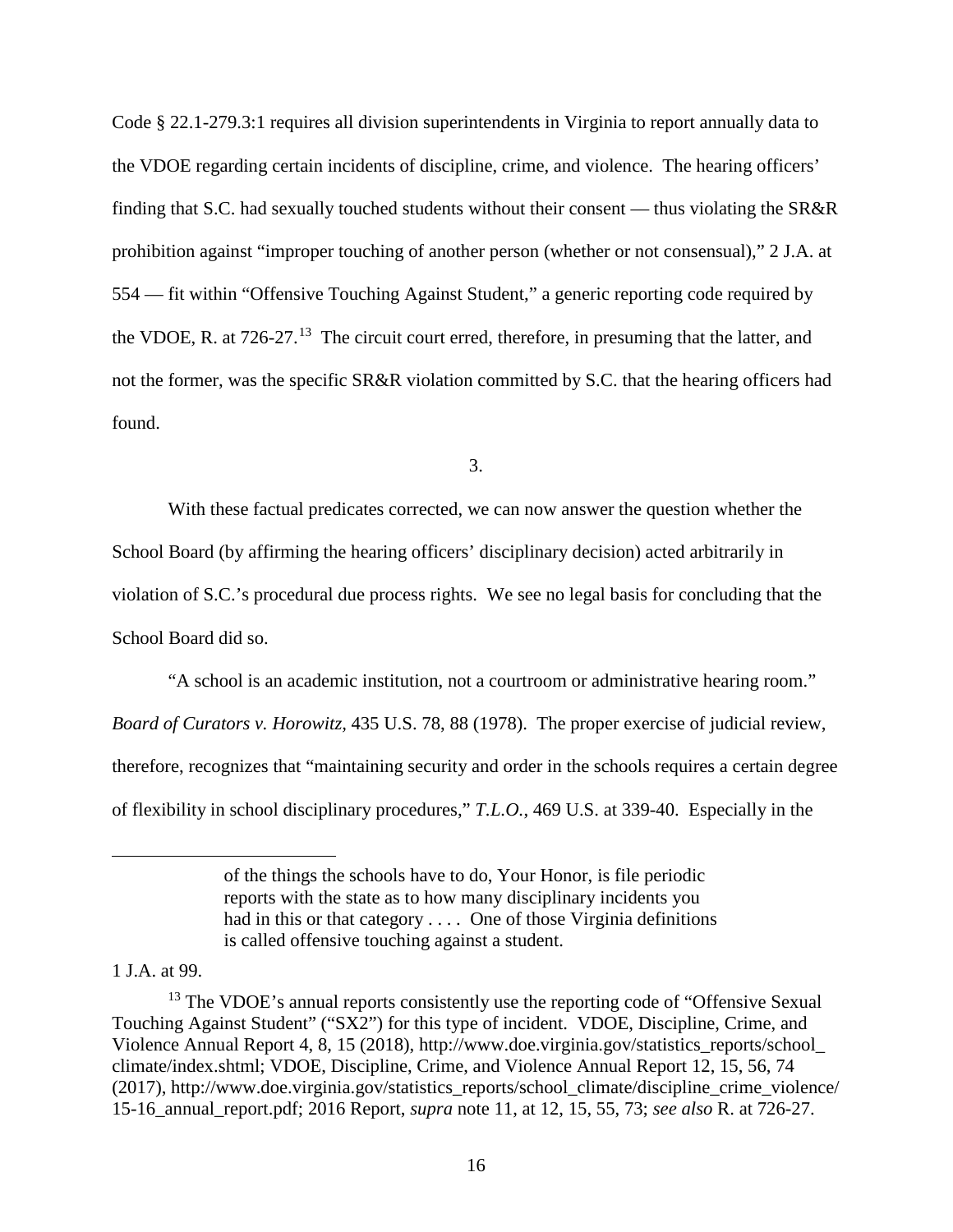context of school discipline, "the interpretation and application of the Due Process Clause are intensely practical matters," *Goss*, 419 U.S. at 578.

Viewed from this pragmatic perspective, the notice afforded to S.C. was constitutionally sufficient. The circuit court mistakenly treated the principal's referral letter as if it were a criminal indictment. It was not, of course, and did not need to be. The letter simply summarized in a single phrase ("sexual battery") the allegations that S.C. had already been told in detail. The assistant principal orally notified S.C. of "the facts known to school personnel," 2 J.A. at 542, which were later disclosed in detailed, written victim-impact statements from the students, *see* R. at 757, 763. In response, S.C. provided a detailed, written reply to the allegations. Before the hearing, the school offered to provide S.C. with "a redacted copy of the discipline packet that is submitted in support of the disciplinary referral." 2 J.A. at 330-32, 543. The victim-impact statements were included in the packet. *See* R. at 757, 763.

Due process required the school officials to "inform [S.C.] of [her alleged] dereliction"<sup>[14](#page-16-0)</sup> and to give her a fair opportunity to "tell [her] side of the story in order to make sure that an injustice is not done." *Goss*, 419 U.S. at 580. The assistant principal's oral description of the "facts known to school personnel," 2 J.A. at 542, coupled with the principal's letter and the discipline packet, notified S.C. of the allegations against her.<sup>15</sup> This conclusion is corroborated

<span id="page-16-0"></span><sup>14</sup> *See, e.g.*, *J.S.*, 362 F. Supp. 2d at 683 (concluding that written notice "that there were allegations of 'sexual activity'" was a sufficient "explanation of the evidence" pursuant to due process because "the court finds it doubtful that a more detailed description of [the victim's] allegations would have enabled [the student] to defend himself better at the hearing before the Disciplinary Committee").

<span id="page-16-1"></span><sup>15</sup> *Cf., e.g.*, *Santiago-Lugo v. Warden*, 785 F.3d 467, 475-76 (11th Cir. 2015) (holding, in the context of habeas corpus, that an inmate was not denied due process by a disciplinary hearing officer's finding that he had violated a different rule from the one contained in the notice because the inmate had notice of the "conduct" constituting the basis for his rule violation); *Northern v. Hanks*, 326 F.3d 909, 911 (7th Cir. 2003) (per curiam) ("Because the factual basis of the investigation report gave [the inmate] all the information he needed to defend against the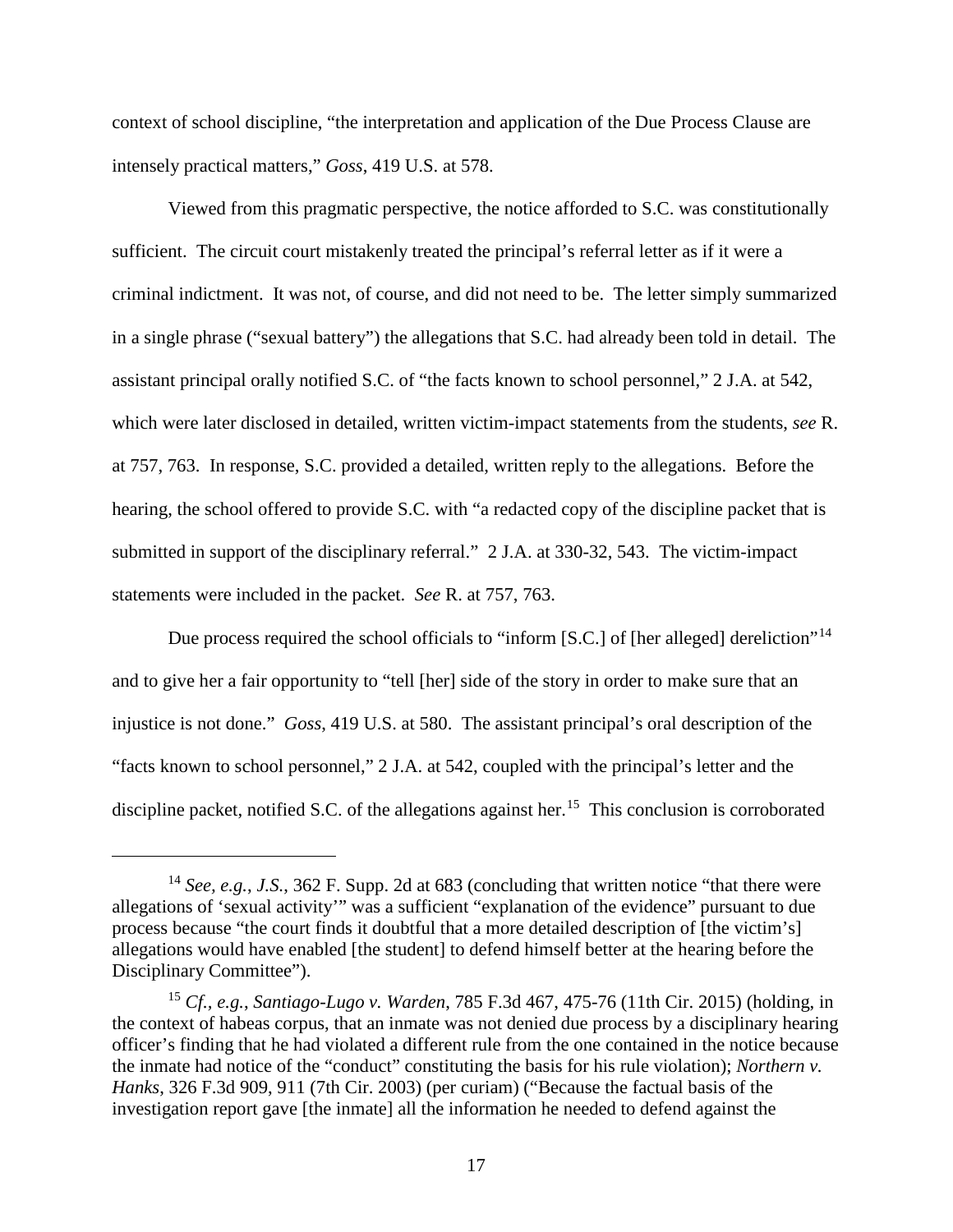by the fact that S.C.'s counsel never once expressed surprise or claimed to have been misinformed regarding the factual allegations against S.C.

The circuit court's focus on the phrase "sexual battery" in the principal's letter to S.C. and on the phrase "sexual assault" in the principal's referral letter to the hearing officers presumed that due process principles required the school to itemize disciplinary infractions in granular detail. That has never been the proper standard. "Given the school's need to be able to impose disciplinary sanctions for a wide range of unanticipated conduct disruptive of the educational process, the school disciplinary rules need not be as detailed as a criminal code which imposes criminal sanctions." *Bethel Sch. Dist. No. 403 v. Fraser*, 478 U.S. 675, 686 (1986); *see also Hardwick ex rel. Hardwick v. Heyward*, 711 F.3d 426, 442 (4th Cir. 2013). *See generally* Emily Suski & Angela Ciolfi, Education Law and Advocacy § 5.202(A), at 22 (8th ed. 2018) (stating that "school board policies . . . may be written in fairly broad terms as long as they give 'adequate warning' that certain conduct may subject a student to sanction" (quoting *Fraser*, 478 U.S. at 686)).

In *Fraser*, for example, the United States Supreme Court held that a student disciplined for violating a school rule that prohibited "obscene" language after he had given a lewd speech could not complain that "he had no way of knowing that the delivery of the speech in question would subject him to disciplinary sanctions." 478 U.S. at 686. This word may have a technical definition in the argot of a criminal code, but it carries a far less precise meaning in the context

trafficking charge, the reviewing authority's modification [from a different charge] did not deprive [the inmate] of his due process rights."); *Holt v. Caspari,* 961 F.2d 1370, 1373 (8th Cir. 1992) (concluding that an inmate was not denied due process by a prison disciplinary committee's finding that he had violated a different rule from the one contained in the notice because the inmate had notice of "the factual charge" constituting the basis for his rule violation).